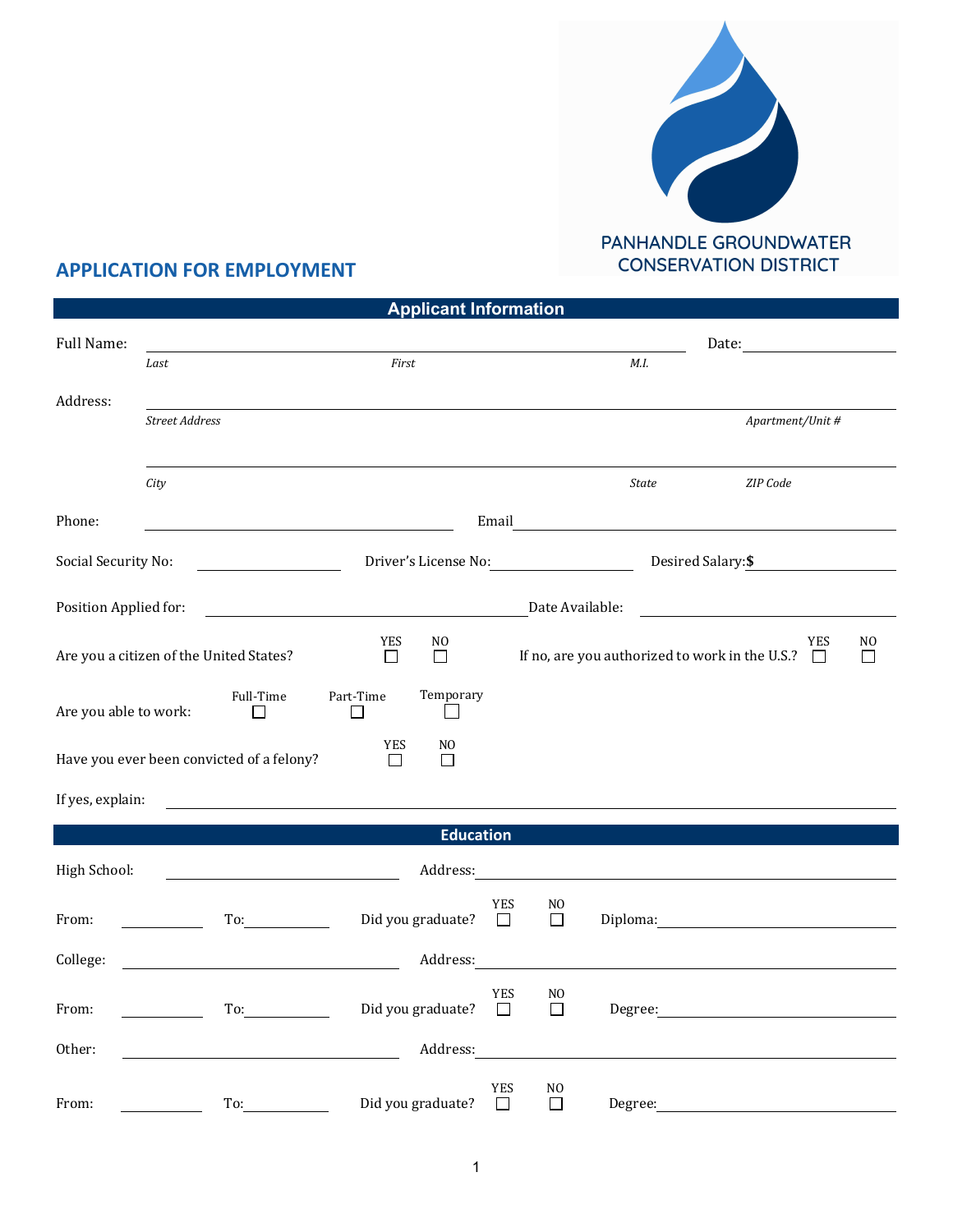## **References**

| Please list three professional references. |                                                                                                                        |                                        |                                                                                                               |                                                                                                                                                                                                                                        |  |  |  |
|--------------------------------------------|------------------------------------------------------------------------------------------------------------------------|----------------------------------------|---------------------------------------------------------------------------------------------------------------|----------------------------------------------------------------------------------------------------------------------------------------------------------------------------------------------------------------------------------------|--|--|--|
| Full Name:                                 |                                                                                                                        |                                        |                                                                                                               | Relationship: The Management of the Relationship:                                                                                                                                                                                      |  |  |  |
| Company:                                   |                                                                                                                        |                                        | Phone: 2008 2010 2010 2010 2010 2010 2021 2022 2023 2024 2022 2023 2024 2025 2026 2027 2028 2020 2021 2022 20 |                                                                                                                                                                                                                                        |  |  |  |
| Address:                                   |                                                                                                                        |                                        |                                                                                                               |                                                                                                                                                                                                                                        |  |  |  |
| Full Name:                                 |                                                                                                                        |                                        |                                                                                                               | $\begin{tabular}{c} Relationship: \begin{tabular}{@{}c@{}} \quad \quad \quad & \quad \quad & \quad \quad \\ \hline \end{tabular} \end{tabular}$                                                                                        |  |  |  |
| Company:                                   |                                                                                                                        |                                        |                                                                                                               |                                                                                                                                                                                                                                        |  |  |  |
| Address:                                   |                                                                                                                        |                                        |                                                                                                               |                                                                                                                                                                                                                                        |  |  |  |
| Full Name:                                 |                                                                                                                        |                                        |                                                                                                               |                                                                                                                                                                                                                                        |  |  |  |
| Company:                                   |                                                                                                                        |                                        |                                                                                                               | Phone: 2008 2010 2010 2010 2010 2021 2022 2023 2024 2022 2023 2024 2022 2023 2024 2025 2026 2027 2028 2027 2028 2029 2020 2021 2022 2023 2029 2020 2021 2022 2023 2029 2021 2022 2023 2029 2021 2022 2023 2029 2021 2022 2023          |  |  |  |
| Address:                                   |                                                                                                                        |                                        |                                                                                                               |                                                                                                                                                                                                                                        |  |  |  |
|                                            |                                                                                                                        | <b>Previous Employment</b>             |                                                                                                               |                                                                                                                                                                                                                                        |  |  |  |
| Company:                                   |                                                                                                                        |                                        |                                                                                                               |                                                                                                                                                                                                                                        |  |  |  |
| Address:                                   | <u> 1989 - Johann Barn, mars ann an t-Amhain ann an t-Amhain ann an t-Amhain ann an t-Amhain an t-Amhain ann an t-</u> |                                        |                                                                                                               |                                                                                                                                                                                                                                        |  |  |  |
|                                            | and the control of the control of the control of the control of the control of the control of the control of the       |                                        |                                                                                                               | Ending Salary:\$                                                                                                                                                                                                                       |  |  |  |
| Job Title:                                 | <u> 1989 - Johann Stoff, amerikansk politiker (</u>                                                                    | Starting Salary: \$                    |                                                                                                               |                                                                                                                                                                                                                                        |  |  |  |
| Responsibilities:                          | <u> 1980 - Jan Stein Stein Stein Stein Stein Stein Stein Stein Stein Stein Stein Stein Stein Stein Stein Stein S</u>   |                                        |                                                                                                               |                                                                                                                                                                                                                                        |  |  |  |
| From:                                      | To: $\qquad \qquad \qquad$                                                                                             |                                        |                                                                                                               |                                                                                                                                                                                                                                        |  |  |  |
|                                            |                                                                                                                        | <b>YES</b>                             | NO                                                                                                            |                                                                                                                                                                                                                                        |  |  |  |
|                                            | May we contact your previous supervisor for a reference?                                                               | □                                      | П                                                                                                             |                                                                                                                                                                                                                                        |  |  |  |
|                                            |                                                                                                                        |                                        |                                                                                                               |                                                                                                                                                                                                                                        |  |  |  |
| Company:                                   |                                                                                                                        |                                        |                                                                                                               |                                                                                                                                                                                                                                        |  |  |  |
| Address:                                   |                                                                                                                        |                                        |                                                                                                               |                                                                                                                                                                                                                                        |  |  |  |
| Job Title:                                 |                                                                                                                        | <b>Starting Salary: \$</b>             |                                                                                                               | Ending Salary: \$                                                                                                                                                                                                                      |  |  |  |
| Responsibilities:                          |                                                                                                                        |                                        |                                                                                                               |                                                                                                                                                                                                                                        |  |  |  |
|                                            |                                                                                                                        |                                        |                                                                                                               |                                                                                                                                                                                                                                        |  |  |  |
| From:                                      | To: $\qquad \qquad$                                                                                                    | YES                                    | N <sub>0</sub>                                                                                                | Reason for Leaving:<br><u>example and the set of the set of the set of the set of the set of the set of the set of the set of the set of the set of the set of the set of the set of the set of the set of the set of the set of t</u> |  |  |  |
|                                            | May we contact your previous supervisor for a reference?                                                               | ΙI                                     | П                                                                                                             |                                                                                                                                                                                                                                        |  |  |  |
|                                            |                                                                                                                        |                                        |                                                                                                               |                                                                                                                                                                                                                                        |  |  |  |
| Company:<br>Address:                       | <u> 1989 - Johann Stoff, deutscher Stoff, der Stoff, der Stoff, der Stoff, der Stoff, der Stoff, der Stoff, der S</u>  |                                        |                                                                                                               |                                                                                                                                                                                                                                        |  |  |  |
|                                            |                                                                                                                        |                                        |                                                                                                               | Supervisor:                                                                                                                                                                                                                            |  |  |  |
| Job Title:                                 |                                                                                                                        | Starting Salary: \$                    |                                                                                                               | Ending Salary: \$                                                                                                                                                                                                                      |  |  |  |
| Responsibilities:                          |                                                                                                                        |                                        |                                                                                                               |                                                                                                                                                                                                                                        |  |  |  |
| From:                                      |                                                                                                                        | Reason for Leaving:<br><u>Leaving:</u> |                                                                                                               |                                                                                                                                                                                                                                        |  |  |  |
|                                            |                                                                                                                        | <b>YES</b>                             | N <sub>O</sub>                                                                                                |                                                                                                                                                                                                                                        |  |  |  |
|                                            | May we contact your previous supervisor for a reference?                                                               | $\perp$                                | П                                                                                                             |                                                                                                                                                                                                                                        |  |  |  |